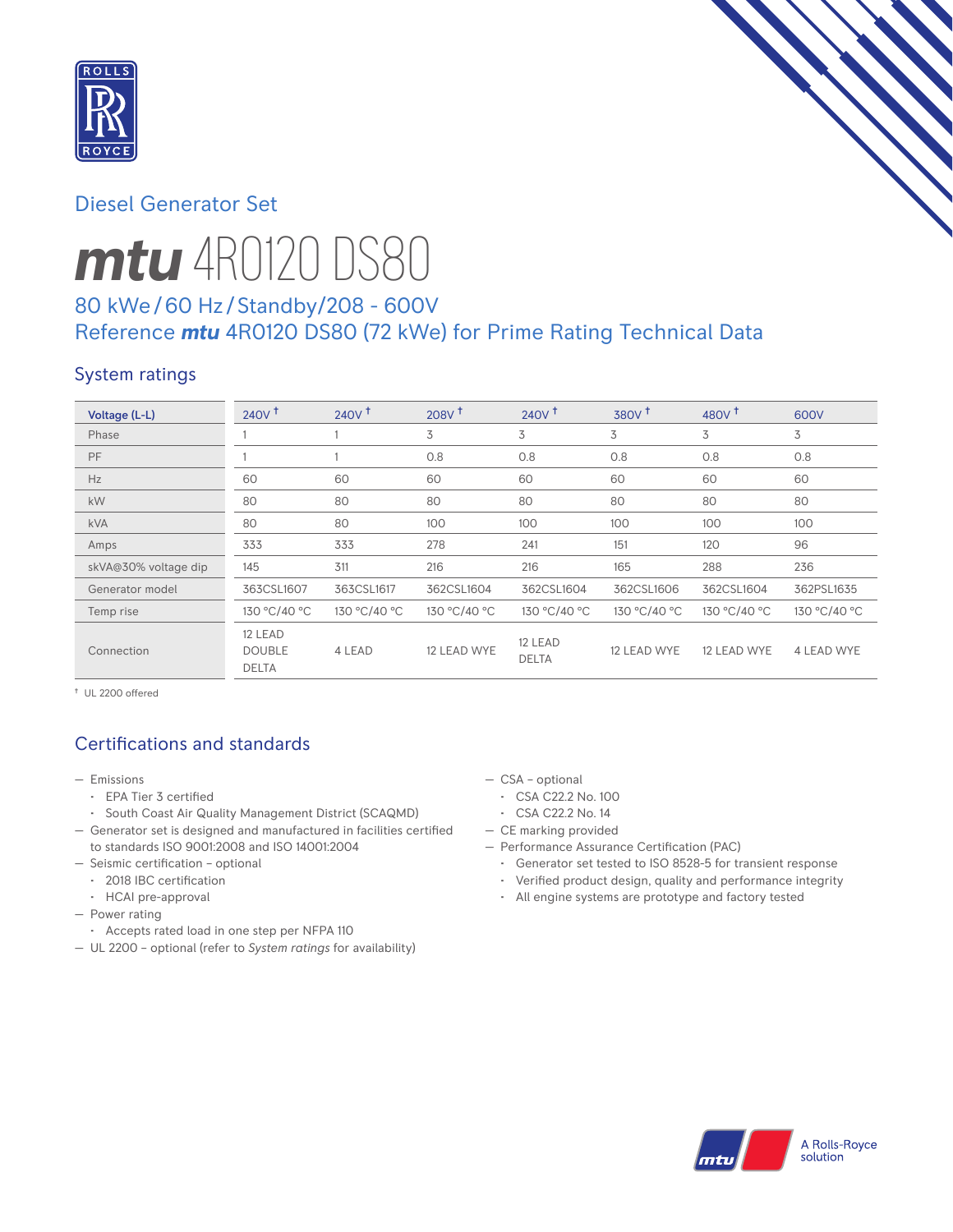## Standard features \*

- Single source supplier
- Global product support
- Two (2) Year/3,000 Hour Basic Limited Warranty
- OM924LA diesel engine
- 4.8 liter displacement
- 4-cycle
- Engine-generator resilient mounted
- Complete range of accessories
- Cooling system
	- Integral set-mounted
	- Engine-driven fan

# Standard equipment \*

#### Engine

- Air cleaners
- Oil pump
- Oil drain extension and shut-off valve
- Full flow oil filter
- Fuel filter with water separator
- Jacket water pump
- Thermostat
- Blower fan and fan drive
- Radiator unit mounted
- Electric starting motor 12V
- Governor electronic isochronous
- Base formed steel
- SAE flywheel and bell housing
- Charging alternator 12V
- Battery box and cables
- Flexible fuel connectors
- Flexible exhaust connection
- EPA certified engine

#### **Generator**

- NEMA MG1, IEEE, and ANSI standards compliance for temperature rise and motor starting
- Self-ventilated and drip-proof
- Superior voltage waveform
- Solid state, volts-per-hertz regulator
- $\pm$  1% voltage regulation no load to full load
- Brushless alternator with brushless pilot exciter
- 4 pole, rotating field
- 130 °C maximum standby temperature rise
- 1-bearing, sealed
- Flexible coupling
- Full amortisseur windings
- 125% rotor balancing
- 3-phase voltage sensing
- 100% of rated load one step
- 5% maximum total harmonic distortion
- Generator
	- Brushless, rotating field generator
	- 2/3 pitch windings
	- 300% short circuit capability with optional Permanent Magnet Generator (PMG)
- Digital control panel(s)
	- UL recognized, CSA certified, NFPA 110
	- Complete system metering
	- LCD display

### Digital control panel(s)

- Digital metering
- Engine parameters
- Generator protection functions
- Engine protection
- SAE J1939 engine ECU communications
- Windows®-based software
- Multilingual capability
- Communications to remote annunciator
- Programmable input and output contacts
- UL recognized, CSA certified, CE approved
- Event recording
- IP 54 front panel rating with integrated gasket
- NFPA 110 compatible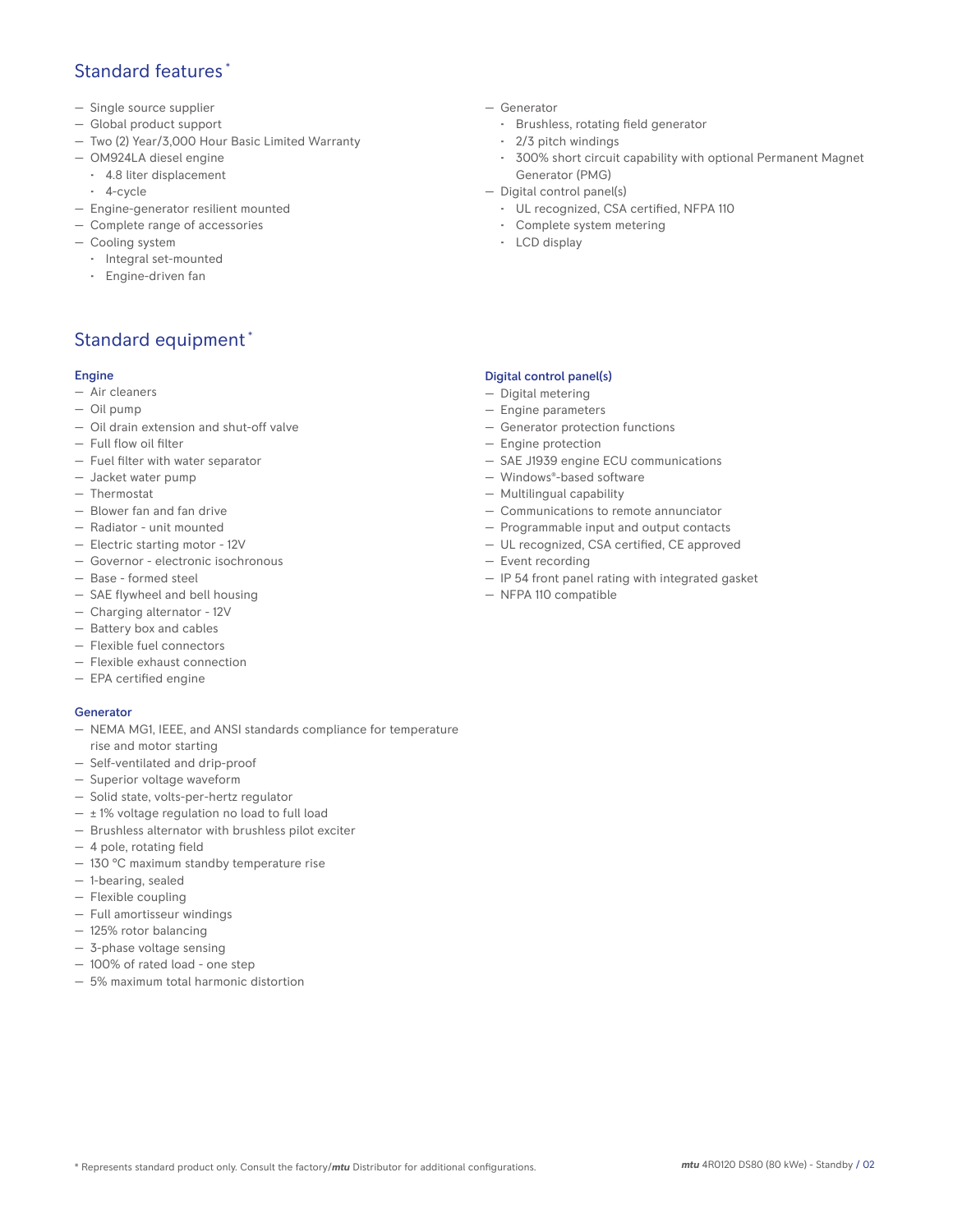# Application data

## Engine

| Manufacturer                         | Mercedes-Benz   |
|--------------------------------------|-----------------|
| Model                                | OM924LA         |
| Type                                 | 4-cycle         |
| Arrangement                          | 4-inline        |
| Displacement: $L$ (in <sup>3</sup> ) | 4.8 (293)       |
| Bore: cm (in)                        | 10.6(4.17)      |
| Stroke: cm (in)                      | 13.6(5.35)      |
| Compression ratio                    | 17.5:1          |
| Rated rpm                            | 1,800           |
| Engine governor                      | MR2 / CPC4-ECAN |
| Maximum power: kWm (bhp)             | 147 (197)       |
| Steady state frequency band          | ± 0.25%         |
| Air cleaner                          | dry             |
| Liquid capacity                      |                 |

| Total oil system: L (gal)             | 15.8(4.2) |
|---------------------------------------|-----------|
| Engine jacket water capacity: L (gal) | 7(1.8)    |
| System coolant capacity: L (gal)      | 20.8(5.5) |
|                                       |           |

#### Electrical

| Electric volts DC                                            |     |
|--------------------------------------------------------------|-----|
| Cold cranking amps under -17.8 $^{\circ}$ C (O $^{\circ}$ F) | 950 |
| Batteries: group size                                        | .31 |
| Batteries: quantity                                          |     |
|                                                              |     |

## Fuel system

| $-6$ JIC     |
|--------------|
| $3/8"$ ID    |
| $-6$ JIC     |
| $3/8"$ ID    |
| 2.7(9)       |
| diesel #2    |
| 328.2 (86.7) |
|              |

## Fuel consumption\*

| Fuel consumption"                                                    |              |
|----------------------------------------------------------------------|--------------|
| At 100% of power rating: L/hr (gal/hr)                               | 23.1(6.1)    |
| At 75% of power rating: L/hr (gal/hr)                                | 17.9(4.7)    |
| At 50% of power rating: L/hr (gal/hr)                                | 12.6(3.3)    |
|                                                                      |              |
| * Based on 362CSL1604 480 volt generator set                         |              |
| Cooling - radiator system                                            |              |
| Ambient capacity of radiator: °C (°F)                                | 50 (122)     |
| Maximum restriction of cooling air:                                  |              |
| intake and discharge side of radiator: kPa (in. $H_2O$ )             | 0.12(0.5)    |
| Water pump capacity: L/min (gpm)                                     | 143(37)      |
| Heat rejection to coolant: kW (BTUM)                                 | 37.5 (2,133) |
| Heat rejection to air to air: kW (BTUM)                              | 23.6 (1,342) |
| Heat radiated to ambient: kW (BTUM)                                  | 24.8 (1,410) |
| Fan power: kW (hp)                                                   | 3.3(4.4)     |
| Air requirements                                                     |              |
| Aspirating: *m <sup>3</sup> /min (SCFM)                              | 8.6(304)     |
| Air flow required for radiator                                       |              |
| cooled unit: *m <sup>3</sup> /min (SCFM)                             | 209 (7,381)  |
| Remote cooled applications; air flow required for                    |              |
| dissipation of radiated generator set heat for a                     |              |
| maximum of 25 °F rise: *m <sup>3</sup> /min (SCFM)                   | 90.7(3,203)  |
|                                                                      |              |
| * Air density = $1.184 \text{ kg/m}^3$ (0.0739 lbm/ft <sup>3</sup> ) |              |
| <b>Exhaust system</b>                                                |              |
| Gas temperature (stack): °C (°F)                                     | 354 (669)    |

| Gas temperature (stack): °C (°F)                            | 354 (669)  |
|-------------------------------------------------------------|------------|
| Gas volume at stack temperature: m <sup>3</sup> /min (CFM)  | 21.6 (763) |
| Maximum allowable back pressure at                          |            |
| outlet of engine, before piping: kPa (in. H <sub>2</sub> O) | 6.5(26)    |
|                                                             |            |